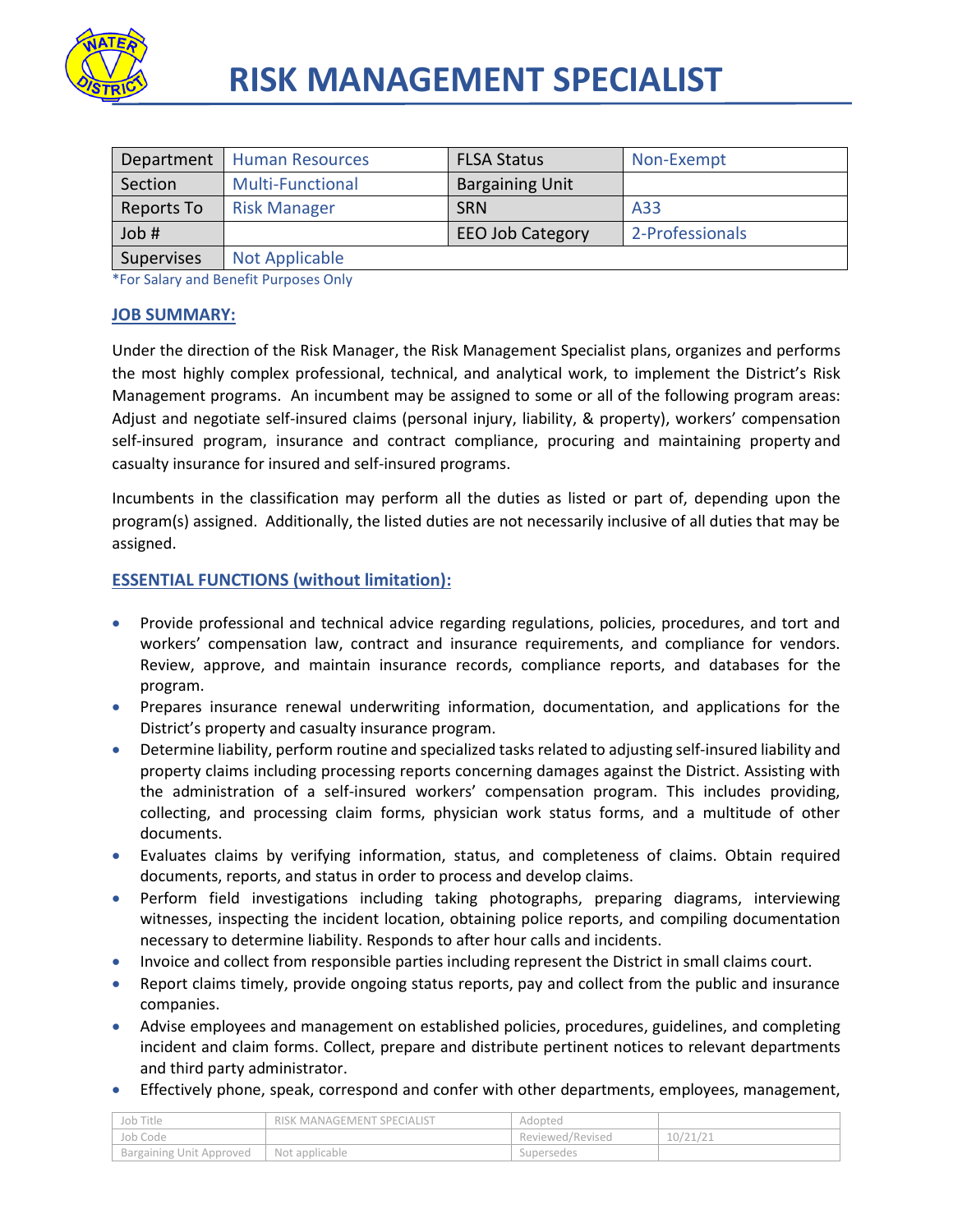

the general public, claimants, witnesses, attorneys, third-party administrators, and board of directors.

- Creates, maintains and updates files according to established internal departmental procedures by using chronological, and alphabetical filing systems either manually and/or electronically to ensure that accurate data is kept on claims status; updates records to show claims information at various stages of processing.
- **•** Prepare and present Board Action Items (BAI) within respective program area(s).
- Write correspondence and prepare reports on a variety of technical, professional and legal matters; deliver associated presentations on same.
- Conduct special studies as assigned; prepares reports on various programs; prepares recommendations for consideration to management.
- Interpret and explain risk management provisions of laws, rules, policies, ordinances and agreements to District officials, employees, employee organizations, and the public.
- **Perform daily activities in accordance with applicable risk management policies, procedures, methods** and techniques.
- **•** Perform data analysis and report preparation-incorporating determinations into recommendations.
- **Provide efficient and effective assistance and service to District employees and external customers.**
- Advise staff; provide information and guidance on applicable policies, procedures, methods and techniques; respond to questions and assist in reviewing work products.
- Utilize computer software and/or claims-related information systems to perform duties.
- Evaluate assigned programs and review policies, procedures, and methods used relative to effective utilization of resources and achievement of goals; formulates, develops, recommends, and/or implements action for program improvement.
- Assist preparing budget forecasts, monitor and audit certain District activities, legal fees, insurance, process monthly invoices, and prepare claim status reports.
- Assist risk manager in analyzing and evaluating district's contractual exposure to risk.
- Assist in developing, implementing, and evaluating of new or revised policies or programs
- Prepare reports for in-house decision-making and professional/technical correspondence, including Board of Directors communications; training; make oral presentations of findings and conclusions.
- Performs general office duties, which include special projects, filing, operating a computer work station, answering phones, or any other tasks that fall under the Risk Management sections umbrella. May perform all or some of the responsibilities, included but limited to any other duties assigned by the District

# **MINIMUM QUALIFICATIONS:**

## **Knowledge of:**

- Fundamental principles and practices of public sector liability claims, general insurance claims, policies, and practices, insurance, contracts, and workers' compensation.
- Techniques and methodologies used in claim investigations,evaluation, adjustment and settlement.
- Pertinent laws, codes, resolutions, and ordinances dealing with claims against special districts; departmental policies, rules and regulations.
- Research and statistical analysis practices.
- Principles of technical report preparation and professional business writing.

## Principles of effective presentations and public speaking.

| Job Title                | RISK MANAGEMENT SPECIALIST | Adopted          |          |
|--------------------------|----------------------------|------------------|----------|
| Job Code                 |                            | Reviewed/Revised | 10/21/21 |
| Bargaining Unit Approved | Not applicable             | Supersedes       |          |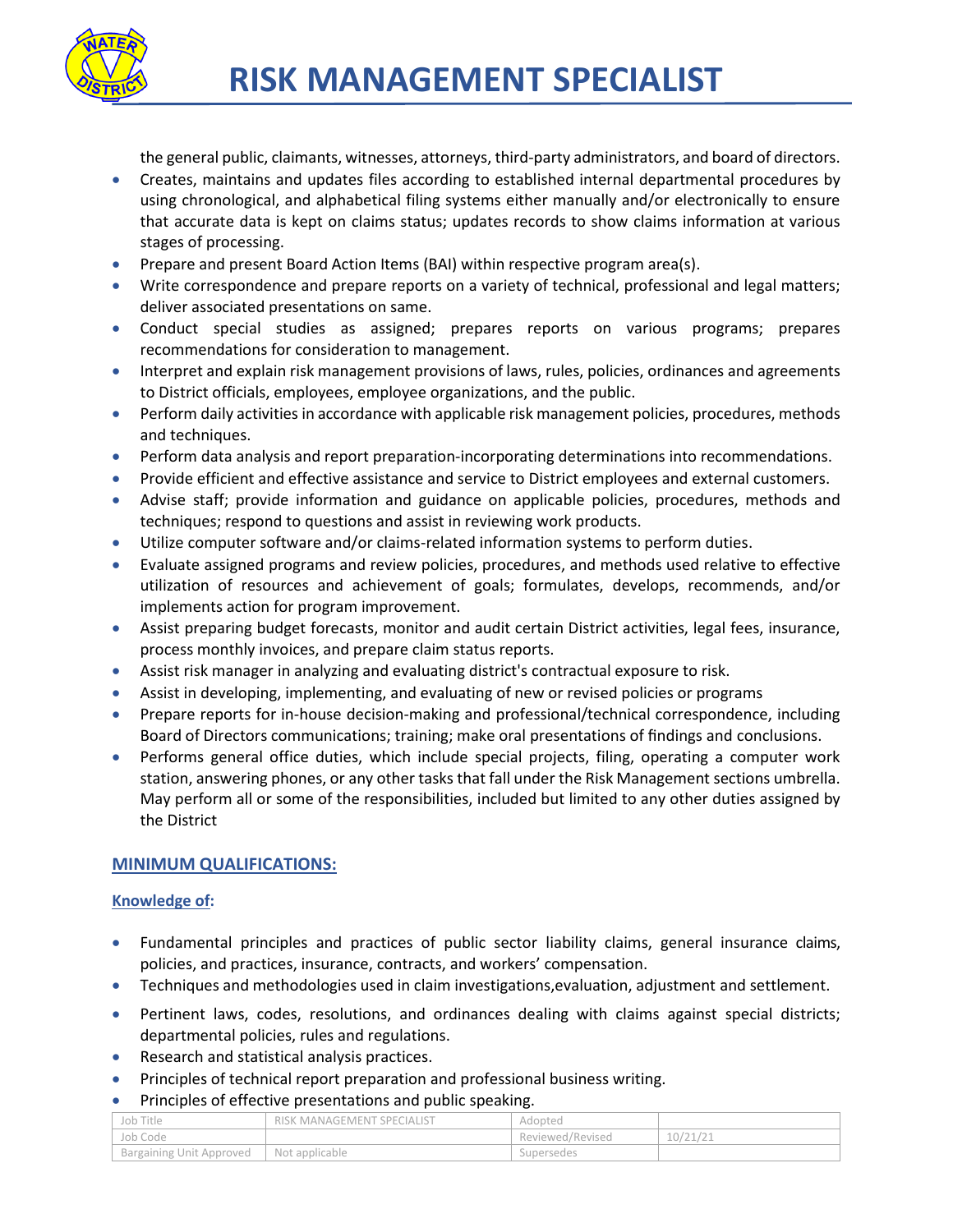

- Principles and practices of effective customer service.
- **•** Principles of insurance reserving and risk analysis.
- **Effective case management and office procedures**
- District policy and procedures.
- Accounting principles and practices.
- Obtain a working knowledge of the work performed by various district departments.

#### **Skills & Abilities:**

- Interpret and explain pertinent local, state, federal and District and department policies and procedures.
- Perform difficult and complex risk management work, ensuring compliance with District policies and procedures, local, state and federal laws and regulations.
- Analyze systems, administrative and management practices and identify opportunities for improvement; analyze situations quickly and objectively, apply appropriate elements of decisionmaking and determine the proper course of action.
- Understand, interpret and apply complex laws, regulations, policies, and procedures.
- Use information systems and applicable software as tools in the performance of risk management work.
- Determine effective method of research; and compile data and present in form most likely to enhance understanding.
- Collect, research, analyze, evaluate, and interpret a variety of complex statistical and narrative information and data and make sound recommendations.
- Perform accurate mathematical and statistical calculations in the preparation of reports, forms, questionnaires, and surveys.
- Develop and recommend policies and procedures related to assigned operations.
- Communicate clearly and concisely, both orally and in writing.
- Establish and maintain effective, collaborative and respectful working relationships with those contacted in the course of work.
- Recognize, identify, and resolve conflict or problems of a sensitive or political nature.
- Function under challenging conditions and/or confrontational situations requiring instructing, persuading and motivating people.
- Exercise exemplary independent judgment and initiative, maintain a high degree of confidentiality, and maintain professional demeanor and composure in stressful or confrontational situations.
- Consistently provide exceptional quality service and work products.
- Actively assists in the day to day activities of the Risk ManagementDepartment.
- Organizational skills
- Command of basic mathematics
- Prioritize and meet deadlines.
- Communicate effectively both verbally and in writing.
- Exercises sound, independent judgement using general policy guidelines.
- Establish and maintain cooperative working relationship.
- Use professional customer service skills.
- Operate a computer workstation and accurately input data.

| Job Title                       | RISK MANAGEMENT SPECIALIST | Adopted          |         |
|---------------------------------|----------------------------|------------------|---------|
| 'Job Code                       |                            | Reviewed/Revised | 10/21/2 |
| <b>Bargaining Unit Approved</b> | Not applicable             | Supersedes       |         |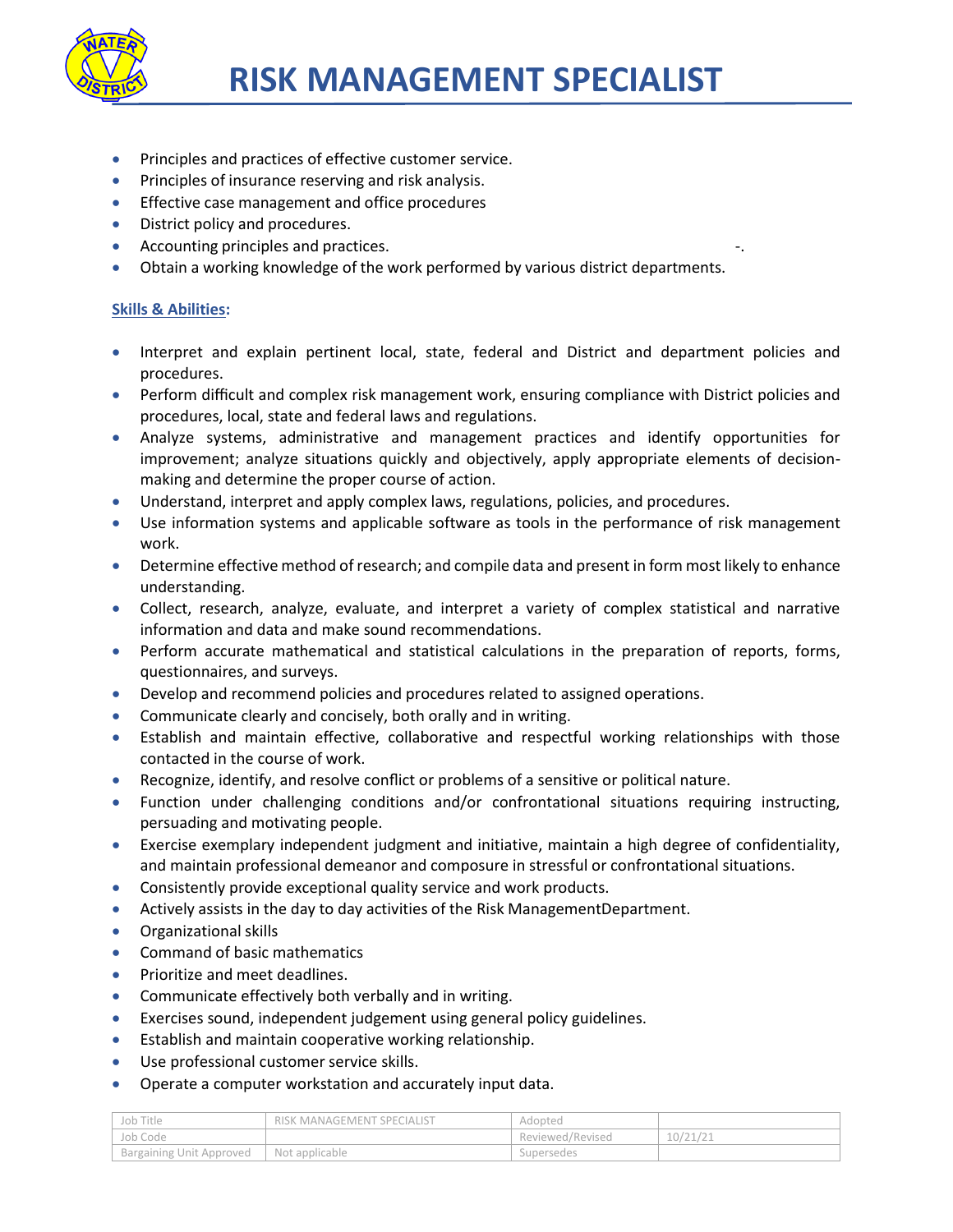

- Maintain accurate records and files in paper and paperless systems.
- **•** Prepare clear and concise reports and/or special projects.
- Understand and interpret public liability case law, rules and official documents
- Manages a caseload and respond to claims in timely manner.

# **EDUCATION:**

Graduation from high school or G.E.D. equivalent. Bachelor's degree from an accredited college or university in Risk Management, insurance, law, business administration, public administration, or a closely related field desired but not required.

## **LICENSES & CERTIFICATIONS:**

Possession of a valid California Class C Driver License is required at time of appointment and must be valid at all times during employment.

Professional Risk Management Designation, such as Associate in Risk Management (ARM™) designation, ARM-Public, RIMS-Certified Risk Management Professional, Associate in Claims (AIC), Chartered Property Casualty Underwriter (CPCU), or Human Resources Management Certificate is desirable.

## **EXPERIENCE:**

Four (4) years of progressively professional level experience in a multi-faceted public sector agency, risk management, insurance, legal, or claim role.

## **Microsoft Office Proficiency**:

 Intermediate Skill Level or Above in Word, PowerPoint, Excel, Charts, Graphs, Windows Explorer, and Databases.

## **WORKSITE LOCATION**:

Coachella Campus and/or Palm Desert Campus

## **PHYSICAL REQUIREMENTS**:

Work is primarily indoors sitting at a desk for prolonged periods with the ability to move about at will. Also travels moderately outside the office to satellite offices and/or to offsite areas and property sites (roads, farms, canal, and homes) to investigate claims. Position requires walking, reaching, standing, twisting, turning, kneeling, bending, squatting, and stooping in the performance of daily duties. Position also requires grasping, repetitive hand movement, and coordination in the preparation of correspondence, minutes, reports, and forms using a computer keyboard.

#### See Human Resources for Physical Assessment Form.

| Job Title                | RISK MANAGEMENT SPECIALIST | Adopted          |          |
|--------------------------|----------------------------|------------------|----------|
| Job Code                 |                            | Reviewed/Revised | 10/21/21 |
| Bargaining Unit Approved | Not applicable             | Supersedes       |          |